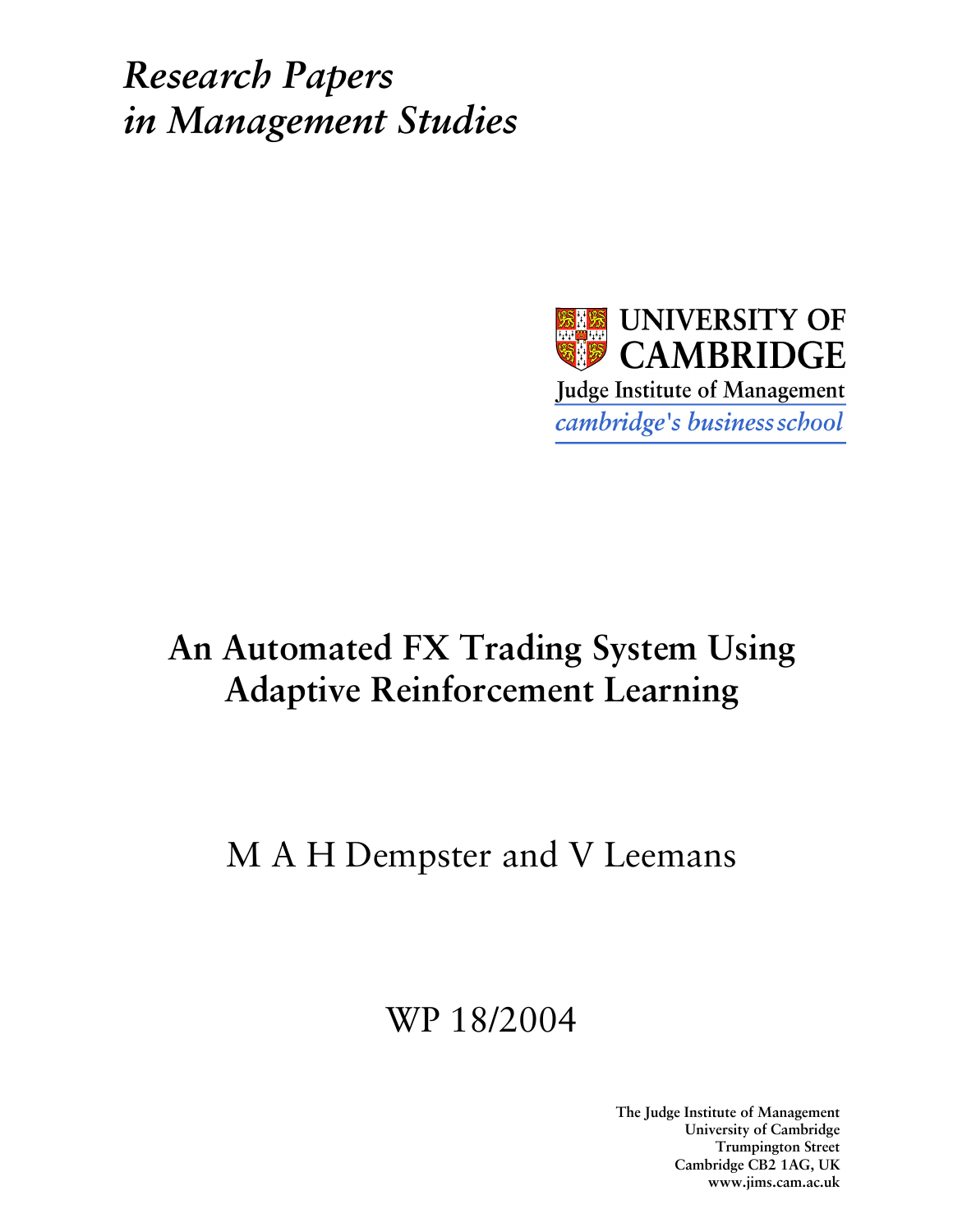These papers are produced by the Judge Institute of Management, University of Cambridge.

The papers are circulated for discussion purposes only. Their contents should be considered preliminary and are not to be quoted without the authors' permission.

# An Automated FX Trading System **Using Adaptive Reinforcement Learning**

## M A H Dempster and V Leemans

## WP 18/2004

M A H Dempster Centre for Financial Research Judge Institute of Management University of Cambridge Email: m.dempster@jims.cam.ac.uk

V Leemans Centre for Financial Research Judge Institute of Management University of Cambridge Email: v.leemans@jims.cam.ac.uk

Please address enquiries about the series to:

Research Support Manager Judge Institute of Management **Trumpington Street** Cambridge CB2 1AG, UK Tel: 01223 760546 Fax: 01223 339701 E-mail: research-support@jims.cam.ac.uk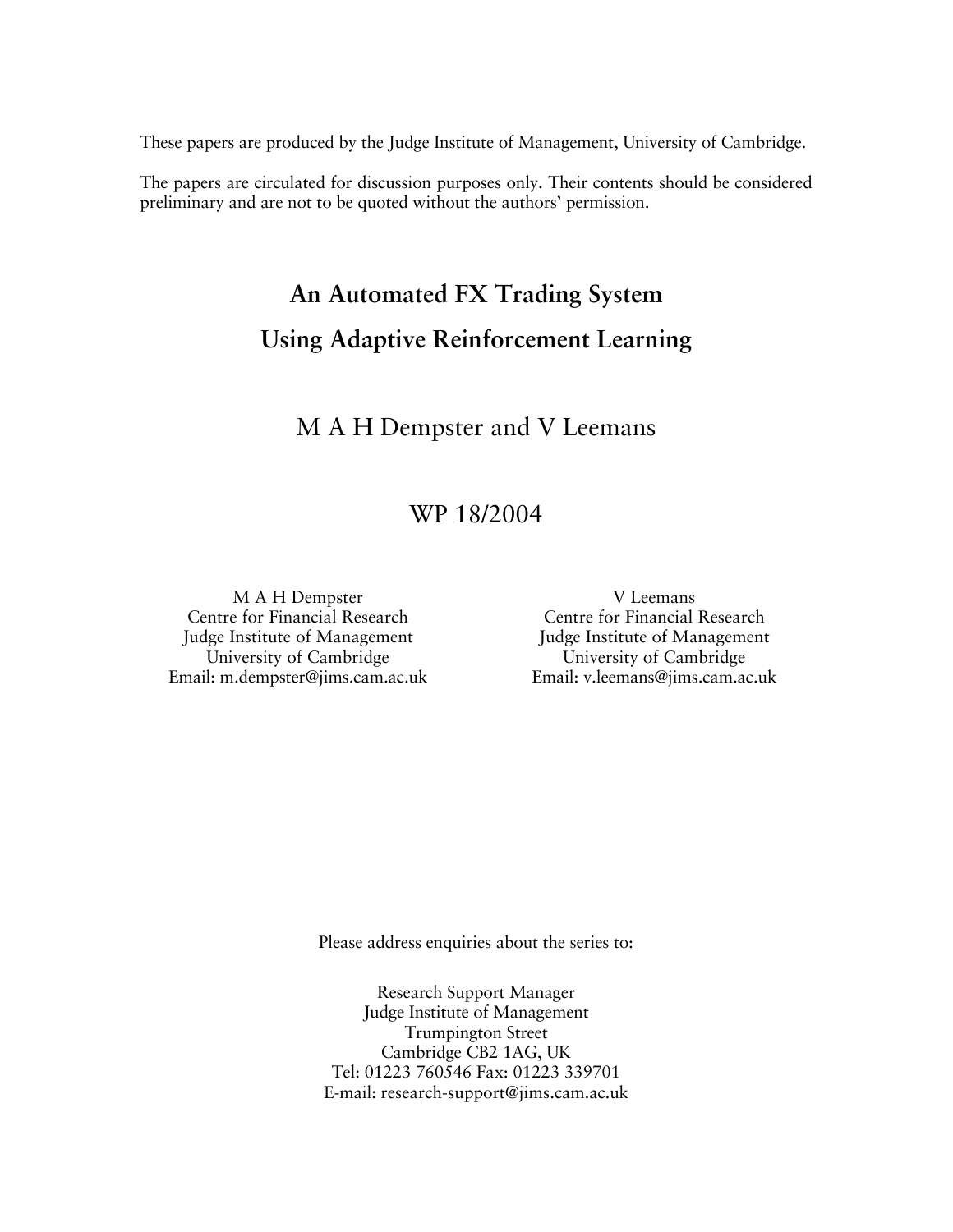## AN AUTOMATED FX TRADING SYSTEM USING ADAPTIVE REINFORCEMENT LEARNING

M.A.H. DEMPSTER and V. LEEMANS

Centre for Financial Research Judge Institute of Management University of Cambridge  $\&$ Cambridge Systems Associates Limited

> {mahd2, vl227}@cam.ac.uk www-cfr.jims.cam.ac.uk

> > 24th December 2004

#### Abstract

This paper introduces *adaptive reinforcement learning* (ARL) as the basis for a fully automated trading system application. The system is designed to trade FX markets and relies on a layered structure consisting of a machine learning algorithm, a risk management overlay and a dynamic utility optimization layer. An existing machine-learning method called recurrent reinforcement learning (RRL) was chosen as the underlying algorithm for ARL. One of the strengths of our approach is that the dynamic optimization layer makes a fixed choice of model tuning parameters unnecessary. It also allows for a risk-return trade-off to be made by the user within the system. The trading system is able to make consistent gains out-of-sample while avoiding large draw-downs.

### 1 INTRODUCTION TO TRADING SYSTEMS

An active subject of research among professionals as well as academics over the past decade has been the construction of systems that autonomously trade in securities or currencies: and a summary of earlier work can be found in [1]. In the quest for a trading algorithm, artificial intelligence methods have been employed to construct systems that are better than or at least as good as their human counterparts in timing trade entry and exit opportunities. Often such a system takes as inputs past market prices (or some transformation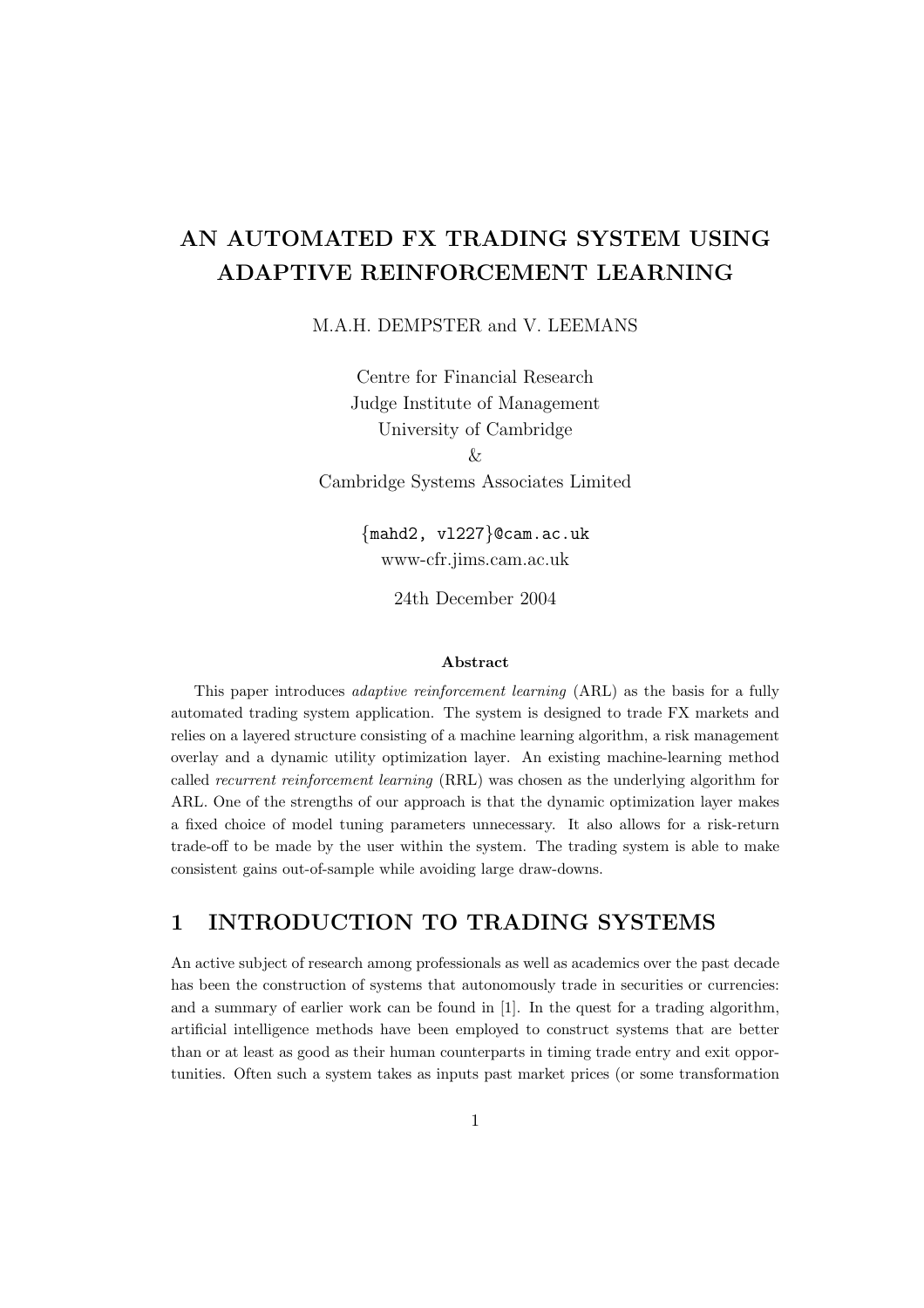thereof) and attempts to return a trading signal indicating the preferred position to hold in a given currency relative to another (i.e. long or short). The majority of systems described in the literature aim to maximize trading profits or some risk-adjusted measure such as the Sharpe ratio.

Many attempts have been made to come up with a consistently profitable system and inspiration has come from different fields ranging from fundamental analysis, econometric modelling of financial markets, to machine-learning [5, 8]. Few attempts were successful and those that seemed most promising often could not be used to trade actual markets because of associated practical disadvantages. Among others these included large drawdowns in profits and excessive switching behaviour resulting in very high transaction costs. Professional traders have generally regarded those automated systems as far too risky in comparison to the returns they were themselves able to deliver. Even if a trading model was shown to produce an acceptable risk-return profile on historical data there was no guarantee that the system would keep on working in the future. It would cease working precisely at the moment it became unable to adapt to the changing market conditions.

This paper aims to deal with the above problems to obtain a usable, fully automated and intelligent trading system. To accomplish this a risk management layer and a dynamic optimization layer are added to a known machine-learning algorithm. The middle layer manages risk in an intelligent manner so that it protects past gains and avoids losses by restraining or even shutting down trading activity in times of high uncertainty. The top layer dynamically optimizes the global trading performance in terms of a trader's risk preferences by automatically tuning the system's hyper-parameters. While the machine-learning system is designed to learn from its past trading experiences, the optimization overlay is an attempt to adapt the evolutionary behaviour of the system and its perception of risk to the evolution of the market itself. In the past an automated trading system based on 2 superimposed artificial intelligence algorithms was proposed [5]. This research departs from a similar principle by developing a fully layered system where risk management, automatic parameter tuning and dynamic utility optimization are combined. (For an earlier attempt in this direction see [13].) The machine learning algorithm combined with the dynamic optimization is termed adaptive reinforcement learning.

Section 2 of this paper briefly discusses the RRL machine-learning algorithm underlying the trading system. Section 3 looks at the different layers of the trading system individually. In 3.1 the modifications to the standard algorithm are set out and in 3.2 and 3.3 the risk management and optimization layers are explained. The impressive performance of the trading system is demonstrated in Section 4 and the final section concludes.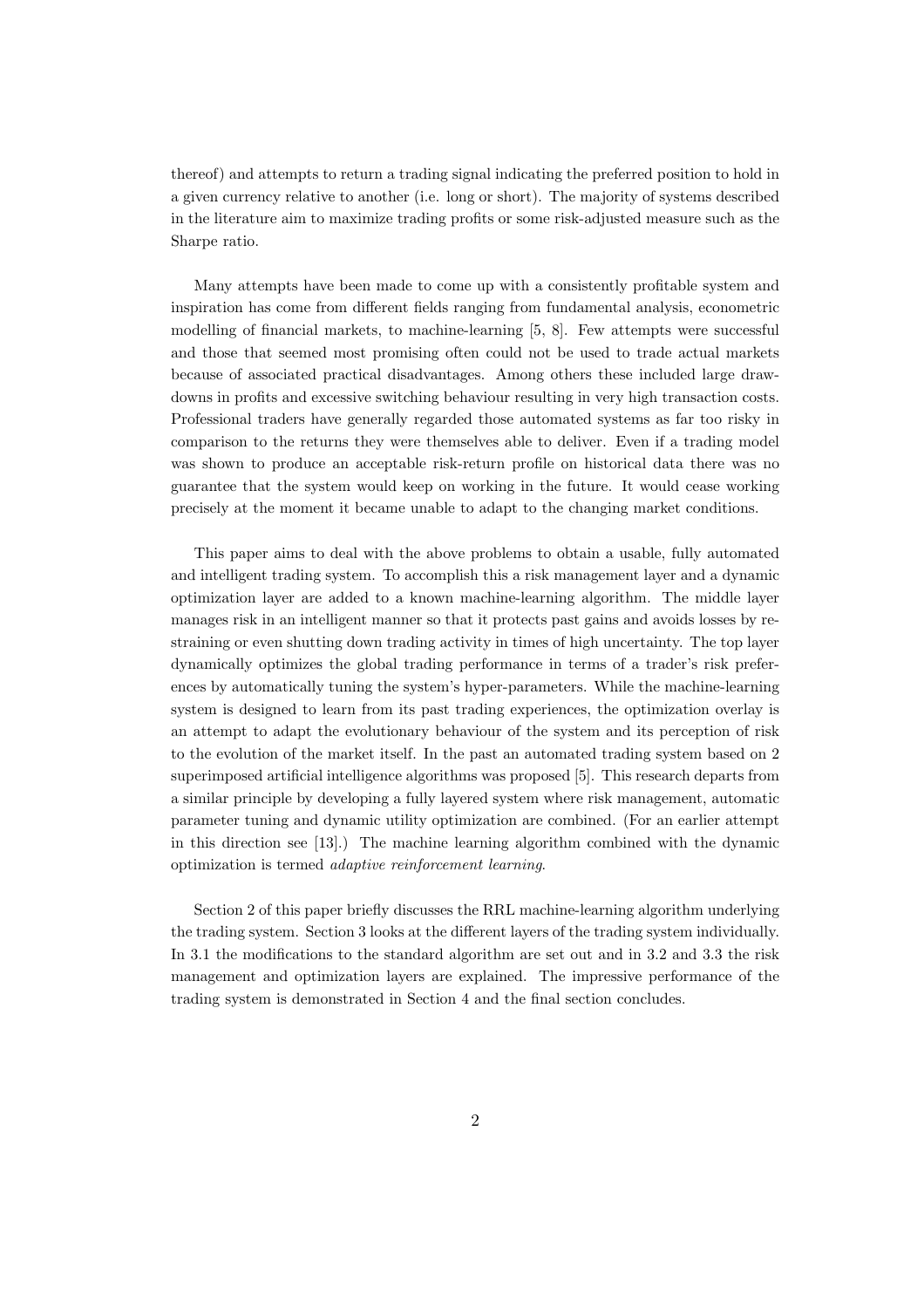#### 2 THE MACHINE-LEARNING ALGORITHM

The basic model from which we depart was originally applied with some success to FX trading by Moody and Saffell [8] in 1999. This section briefly reviews the mathematical model specification and estimation procedure as explained in [9]. The trading model takes as inputs standardized past time series changes and outputs the preferred position (long or short) in one of the two currencies involved. Further, it is assumed that the model can be specified as a recurrent single layer neural network of the price of one currency in terms of another, i.e.

$$
F_t = \text{sign}(\sum_{i=0}^{M} w_{i,t} r_{t-i} + w_{M+1,t} F_{t-1} + v_t)
$$
\n(1)

where  $F_t \in \{-1,1\}$  is the position to take at time t,  $w_t$  and  $v_t$  are respectively the weight vector and threshold of the neural network at time t and  $r_t := p_t - p_{t-1}$  are the returns in terms of price changes of the FX time series. For simplicity of exposition we assume here that the discrete time index t refers to a basic data frequency. We also assume in this section only that the trading system always takes one position or another. For a more detailed discussion of the actual continuous time situation see [1-5].

At every trade exactly 1 unit of a certain currency is bought or sold and hence the profit at time T can be calculated (ignoring interest rates) as:

$$
P_T = \sum_{t=0}^{T} R_t \tag{2}
$$

$$
R_t := F_{t-1}r_t - \delta|F_t - F_{t-1}|,
$$
\n(3)

where  $\delta$  is the transaction cost per trade.

For computational efficiency, [8, 9] choose the differential sharpe ratio as the riskadjusted return measure to be optimized. It is derived by considering a moving average version of the classical sharpe ratio given by:

$$
\hat{S}(t) \quad := \quad \frac{A_t}{B_t} \tag{4}
$$

$$
A_t = A_{t-1} + \eta (R_t - A_{t-1}) \tag{5}
$$

$$
B_t = B_{t-1} + \eta (R_t^2 - B_{t-1}). \tag{6}
$$

When  $\hat{S}(t)$  is expanded as a Taylor series in the adaptation parameter  $\eta$ , the first derivative term can be regarded as an instantaneous performance measure

$$
D_t \quad := \quad \frac{d\hat{S}(t)}{d\eta}|_{\eta=0} \tag{7}
$$

$$
= \frac{B_{t-1}\Delta A_t - \frac{1}{2}A_{t-1}\Delta B_t}{(B_{t-1} - A_{t-1}^2)^{\frac{3}{2}}}.
$$
\n(8)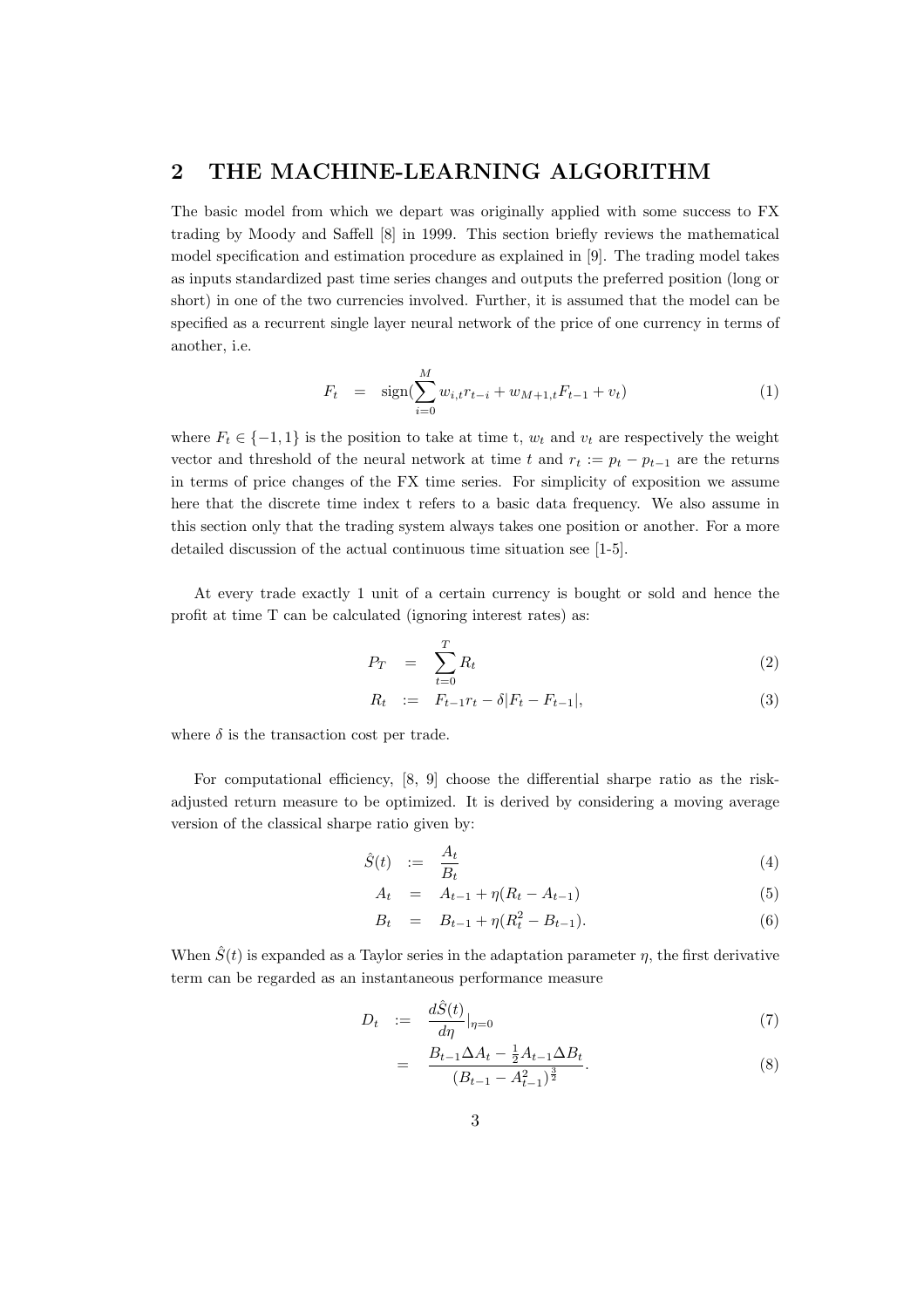Because of its simplicity and tractability, a simple gradient ascent is used as optimization algorithm to gradually improve the model parameters by means of the recursion:

$$
w_{i,t} = w_{i,t-1} + \rho \Delta w_{i,t}.
$$
\n
$$
(9)
$$

 $\Delta w$  can then be approximated for an on-line update by considering only the term that depends on the most recent trading return  $R_t$ , viz

$$
\Delta w_{i,t} = \frac{dD_t}{dw_i} \tag{10}
$$

$$
\approx \frac{d_{t}}{d_{t}} \left\{ \frac{d_{t}}{d_{t}} \frac{d_{t}}{d_{t}} \frac{d_{t}}{d_{t}} + \frac{d_{t}}{d_{t-1}} \frac{d_{t-1}}{d_{t-1}} \right\}.
$$
\n(11)

Since the neural network is recurrent, an updating scheme similar to back-propagation through time can be applied with:

$$
\frac{dF_t}{dw_{i,t}} \approx \frac{\partial F_t}{\partial w_{i,t}} + \frac{\partial F_t}{\partial F_{t-1}} \frac{dF_{t-1}}{dw_{i,t-1}}.
$$
\n(12)

All terms and factors in (11) and (12) can be calculated from the previous expressions. Together, they form the set of equations necessary for updating the model weights. This machine-learning technique was termed *recurrent reinforcement learning* (RRL) [9].

As demonstrated by Gold [6], RRL lends itself perfectly to a rolling-window approach [3]. Here, the model is trained for a number of epochs  $n_e$  on a training set of length  $L_{train}$ and then applied to a test set of length  $L_{test}$ . Next, the training window is advanced by  $L_{test}$  points and the whole procedure is repeated. The out-of-sample performance of the model is the sum of the performances on the individual non overlapping test sets. We found that the optimal values of  $L_{train}$  and  $L_{test}$  on our FX (midpoint quote) datasets were around 2000 and 500 ticks respectively, which are the values chosen in [6]. The number of recursive training epochs  $n_e$  was set to 10. The optimal values of these 3 parameters did not change significantly when different FX data sets were used.

### 3 THE TRADING SYSTEM

The trading system discussed in this paper consists of 3 layers: the basic trading system, the risk and performance management layer, and the paramater optimization layer as shown in Figure 1. Each of these layers is discussed in more detail in the sequel, starting with the bottom-most layer.

#### 3.1 Layer 1: Extensions to the machine-learning algorithm

The core of the trading system discussed here is the RRL algorithm [8], discussed in the previous section. A number of changes to this basic algorithm were necessary however to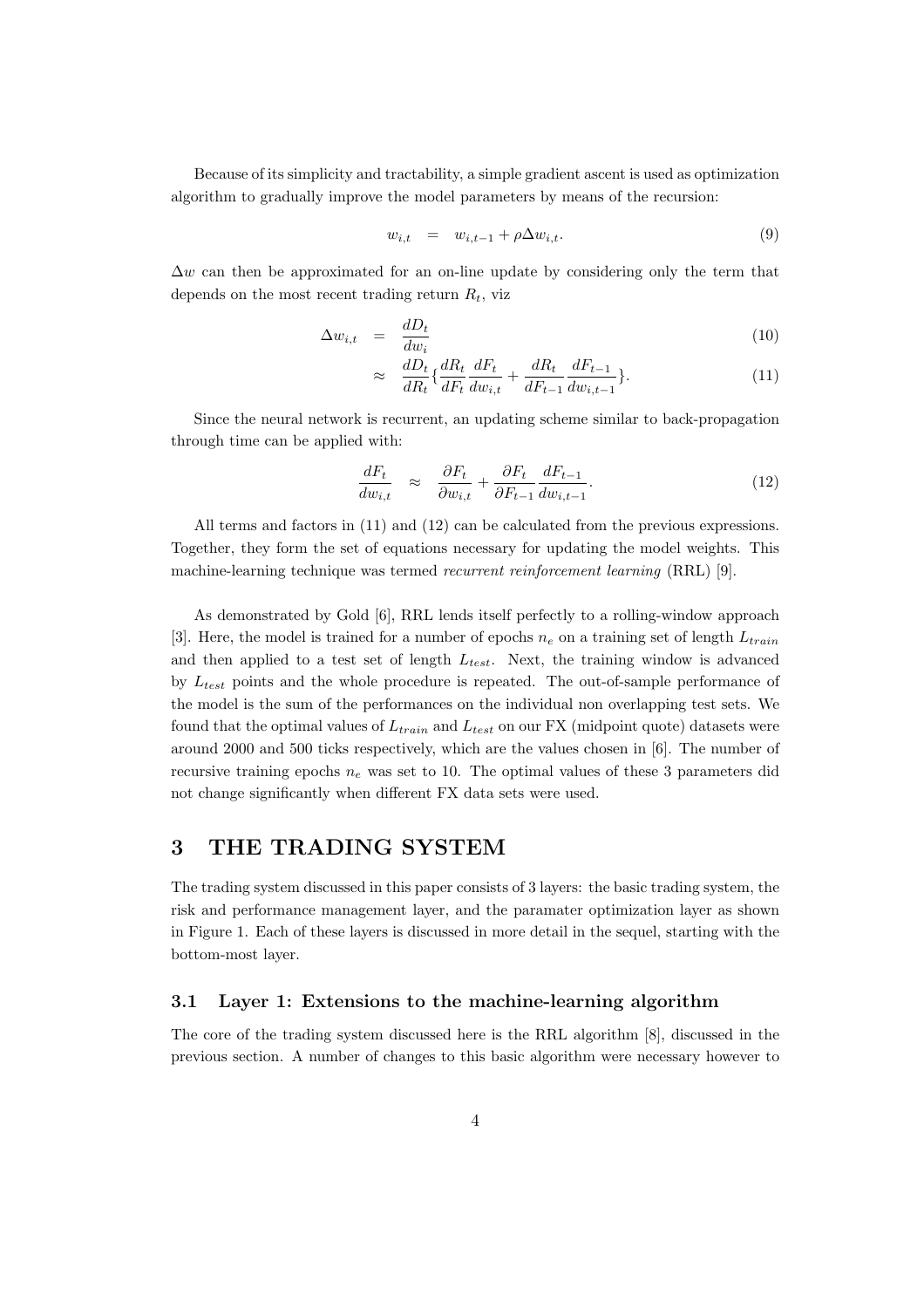

Figure 1: Schematic illustration of the automated trading system consisting of 3 main layers: the machine-learning algorithm, the risk and performance management layer and the dynamic optimization layer. The combination of the first and third layer is termed adaptive reinforcement learning (ARL). The trader's risk aversion  $\nu$  is an exogenous parameter to the system. Layer 3 optimizes the trailing stop-loss level x, the trading threshold y, the trading cost  $\delta$ , the adaptation parameter  $\eta$  and the learning rate  $\rho$ . The auto-shut-down critical loss parameter z was fixed.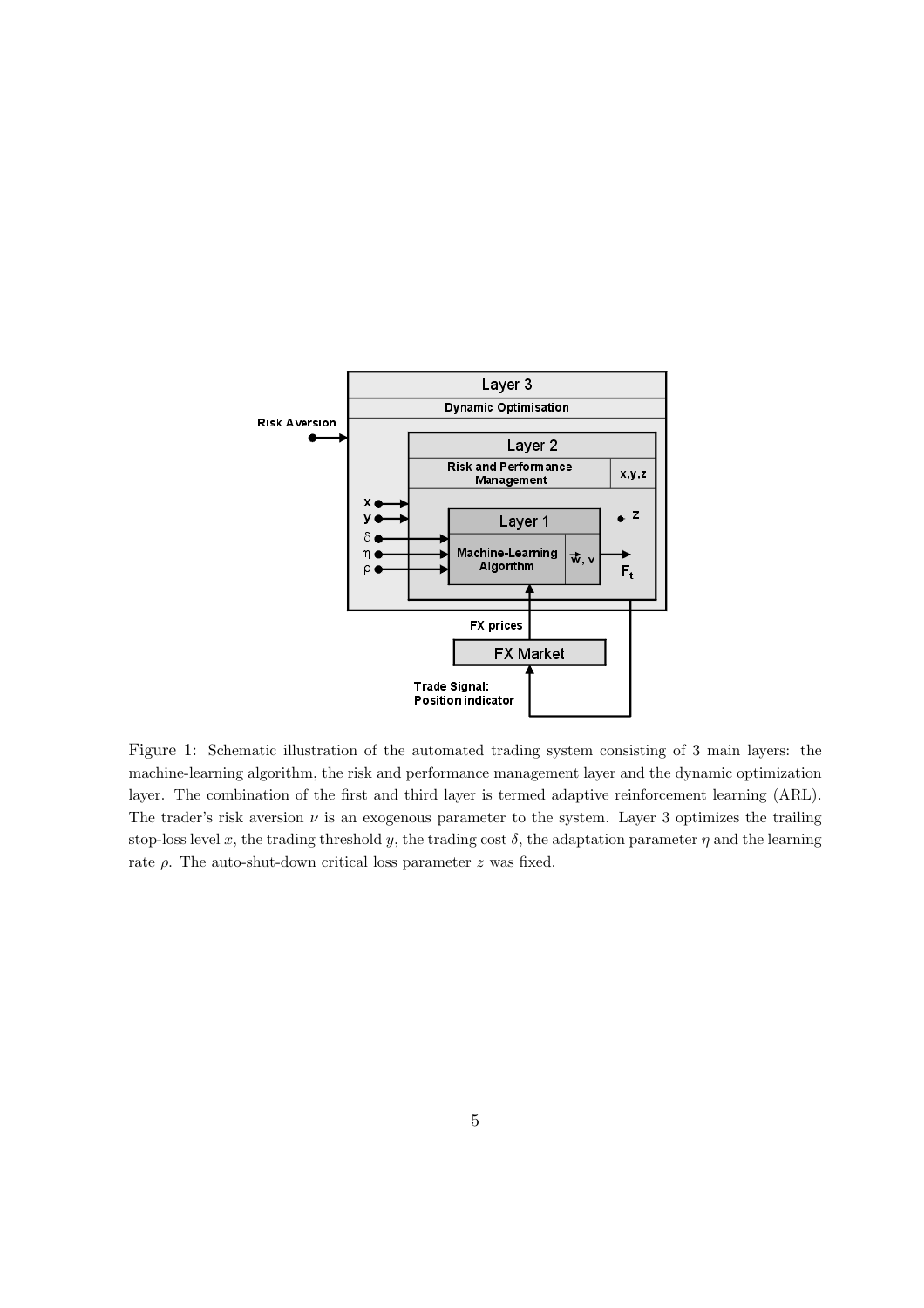improve its performance and to make it suitable for a structural risk management approach.

RRL was extended to take account of other inputs than past returns  $r_{t-i}$  and the current position  $F_t$ . Experiments were conducted to include signals originating from 14 popular technical indicators as first suggested in [4]. Performance did not increase by adding indicators to current data, except when a low number of past returns M was fed into the system. The filtering of the price data timeseries offered by the technical indicators thus did not contribute to increased performance on current data. This indicates that the RRL algorithm is able to efficiently exploit the information in past returns timeseries.

During the training phase, the transaction cost factor  $\delta$  was not fixed to the actual bid-ask spread as in [6], but was instead left as a tuning parameter. Setting a higher cost factor, necessitates a higher expected raw profit before engaging in a trade. Consequently the parameter  $\delta$  will influence the performance and risk profile of the resulting trading strategy.

Large jumps in FX returns, as e.g. when central banks intervene, can introduce instability into the underlying RRL algorithm. To prevent the weights from taking unreasonably large values, all weights were rescaled by a factor  $f < 1$  as soon as one of the weights hit a certain threshold value. This also prevents the weights from drifting slowly upwards without bound. This phenomenon is undesirable because the user may get incorrect model evaluations at some point because of the numerical instabilities associated with very large weights.

We also improved the performance of the RRL trading model by implementing a better position updating scheme. The traditional update scheme sometimes causes indecisive switching between different positions from one tick to the next. This can generate huge transaction costs and is highly undesirable. This behaviour is reduced by recalculating the output  $F_t$  of the trading model in (1) twice. The first time is as before: after the new inputs have been received a new trading signal is generated. This trading signal is in fact based on the weights  $w_{i,t-1}$  that were calculated in the previous time period. Here a second evaluation of the model is added after the weights are updated for the current period. Since the weight updating is designed to improve the model at each step, it makes sense to recalculate the trading decision with the most up-to-date version of the parameters  $w_{i,t}$ . This recalculation may result in a different trading signal than was previously output by the model. This final trading signal is used for effective decision making by the risk and performance control layer.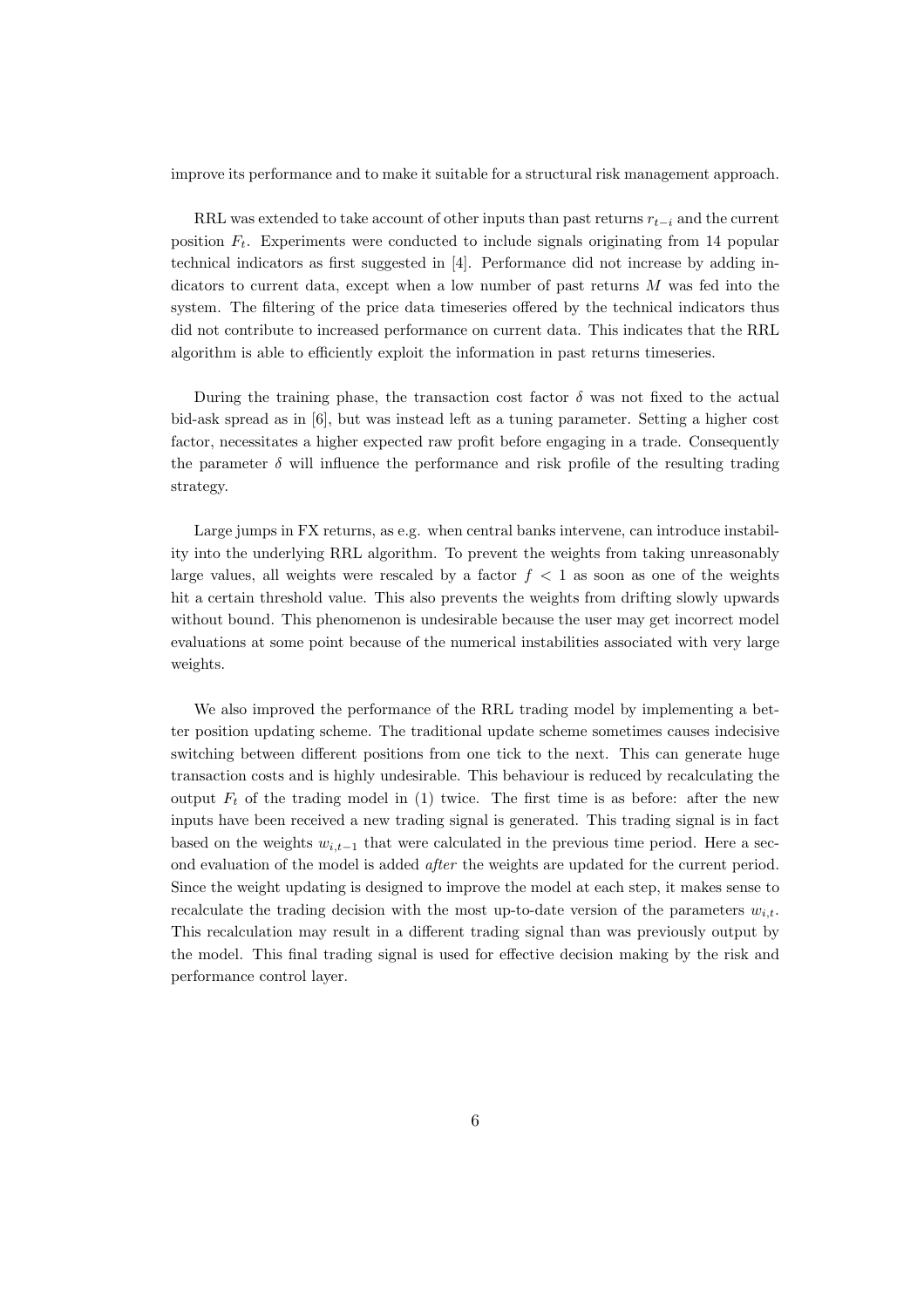#### 3.2 Layer 2: Risk and performance management

One of the strengths of the layered structure is that the decision to actually enter a trade is separated from the trade recommendations made by the basic structure in Layer 1. While Layer 1 outputs the preferred position to hold in the model and thus idealized world, Layer 2 evaluates this trade recommendation by considering additional risk factors relating to the real world before taking a decision to trade. These risk factors impose requirements on real world trading systems that are hard to include in the trading model itself, but can more easily be treated in the risk management overlay structure.

More than half a century ago J.M. Keynes, the famous economist noted that: 'The markets can stay irrational longer than you can stay solvent.' When a trade goes bad, a psychological tendency exists to keep the position open in the hope that the market will reverse itself and the trade will again turn profitable. This implies a risk-seeking attitude towards losses as opposed to risk-aversion with regard to profits. However, the market could very well not reverse itself and eventually force the close out of the position at a huge loss. This characteristic of human psychology needs to be avoided by a successful automated trading system. Layer 2 avoids this pitfall by building in a trailing stop-loss for every trade. A stop-loss is set and adjusted so that it is always  $x$  basis points under or above the best price ever reached during the life of the position. At this point  $x$  is an unknown parameter that will influence the performance. A numerical value for  $x$  will be obtained via the optimization in Layer 3.

If a position is closed out before a trade exit signal is given by the system, the current market behaviour was clearly not expected by the RRL trading model. Otherwise it could have foreseen the situation and would not have suffered a loss. If the market behaves 'irrationally' according to the model, it is likely that its deviant behaviour will persist for some time. For this reason a cool-down period is included in Layer 2. After the position has been closed out the system needs to wait a while before trading can be resumed. The length of this optimal period of non-activity was determined experimentally as a fixed number of basic time intervals (here 1 minute).

An important feature of the risk management layer is that allows the evaluation of the strength of the trading signal given by Layer 0. This is accomplished by looking at the unthresholded output generated by (1). For example, a very strong buy signal corresponds to an output close to  $+1$ . The performance management systems offers the possibility of validating a trading signal only when the output exceeds a specified non-zero threshold instead of just applying a sign-function. This threshold is a parameter  $y$  that is not fixed in advance but that can be set by the optimization in Layer 3 to influence the risk-return trade-off made by the trading system as a whole.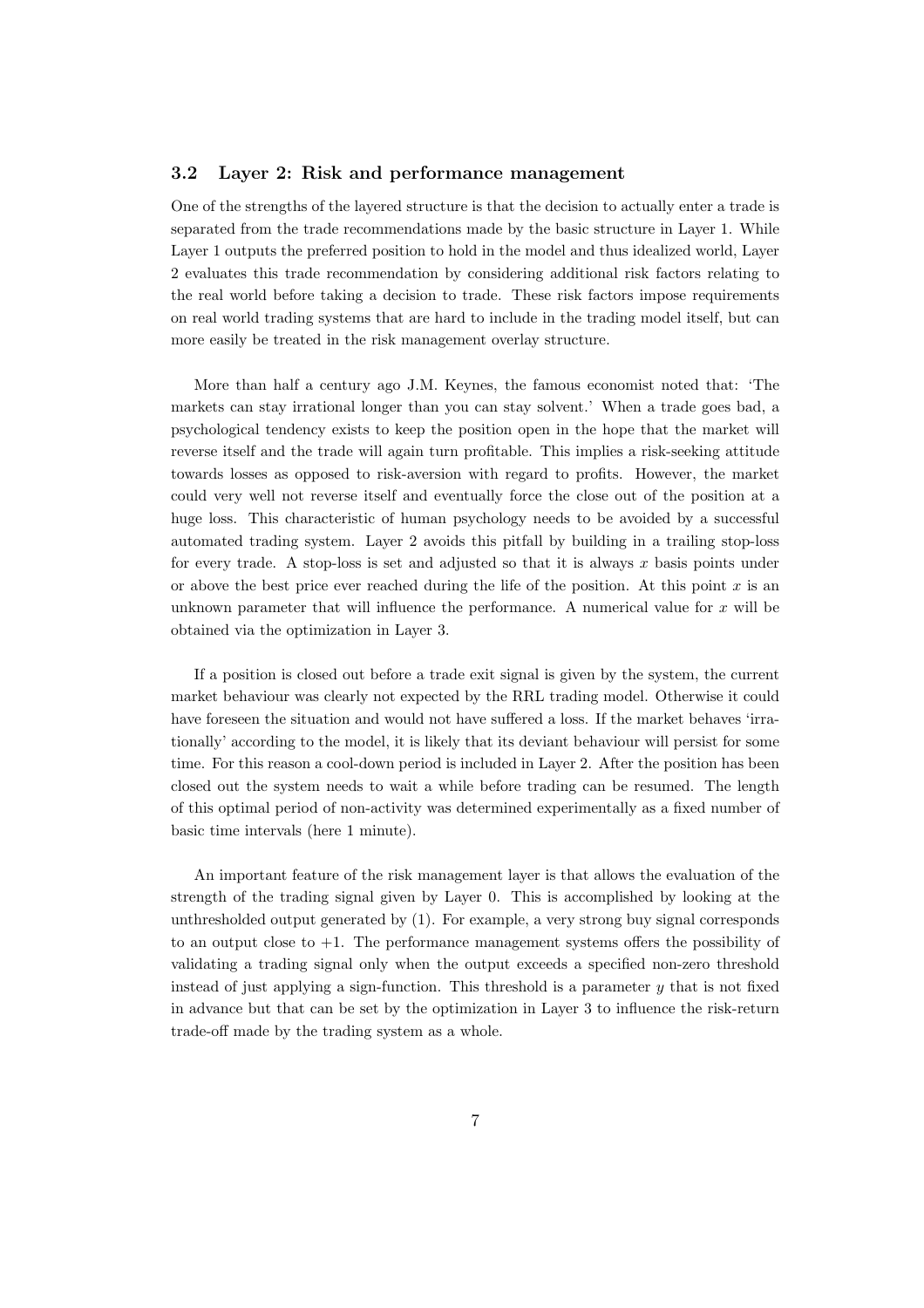It is common knowledge in the trading community that automated trading systems often work for a certain while until they suddenly stop being profitable. At that point, the system must be shut down to avoid further losses and should be redesigned and thoroughly tested before making it operational again. The performance management layer makes sure that anomalous performance is detected in an early stage to protect the profits already earned. In that case, the system is automatically shut down and a warning is issued. The detection module employs a measure known as maximum draw-down. If at a certain point the draw-down in cumulative profits from its maximum proves larger than an amount  $z$ , the auto-shut-down procedure is initialized. This number  $z$  can be determined as a Value at Risk by using a fitted draw-down distribution, or it can be set more pragmatically to a fixed value.

#### 3.3 Layer 3: Dynamic optimization of utility

The trading system up to Layer 2 is able to trade autonomously and manage risk appropriately. However, the system's risk-return profile depends on a number of parameters  $\delta$ ,  $\eta$ ,  $\rho$ ,  $x$ ,  $y$  and  $z$  discussed above. It is the task of Layer 3 to search for optimal values of these parameters so that some utility of the resulting risk-return profile is maximized. Therefore, it is key to find a suitable utility function that is dependent on the cumulative profit, on a measure of trading risk and on the supervising trader's personal risk aversion. We define the risk measure  $\Sigma$  and utility function U as follows:

$$
\Sigma \quad := \quad \frac{\sum_{i=0}^{N} (R_i)^2 I(R_i < 0)}{\sum_{i=0}^{N} (R_i)^2 I(R_i > 0)}\tag{13}
$$

$$
U(\overline{R}, \Sigma, \nu) := a.(1 - \nu).\overline{R} - \nu.\Sigma,
$$
\n(14)

where the strategy's raw return at time i is  $R_i := W_i - W_{i-1}$ ,  $W_i$  is the wealth or cumulative profit at time i,  $\overline{R} = \frac{W_N}{N}$  is the average profit per frequency interval,  $\nu$  is the trader's personal risk aversion,  $a$  is a constant and  $N$  is the number of out-of-sample time intervals. A trader will get a higher utility from a larger average profit  $\overline{R}$  and a lower risk factor  $\Sigma$ . A higher risk aversion parameter  $\nu$  induces the optimization to find a performance profile with lower risk. Often this also implies a lower return.

The risk measure in (13) was constructed in such a way that it satisfies the following conditions:

- 1. Large negative strategy returns imply a higher risk value than several smaller ones that result in the same total negative return. This is because we want to avoid large sudden draw-downs that could, for example, lead to margin calls.
- 2. A larger total impact of losing trades (as measured by the cumulative sum of squares of the negative strategy returns  $\sum_{i=0}^{N} (R_i)^2 I(R_i < 0)$ ) versus the total impact of winning trades (as measured by the cumulative sum of squares of the positive strategy returns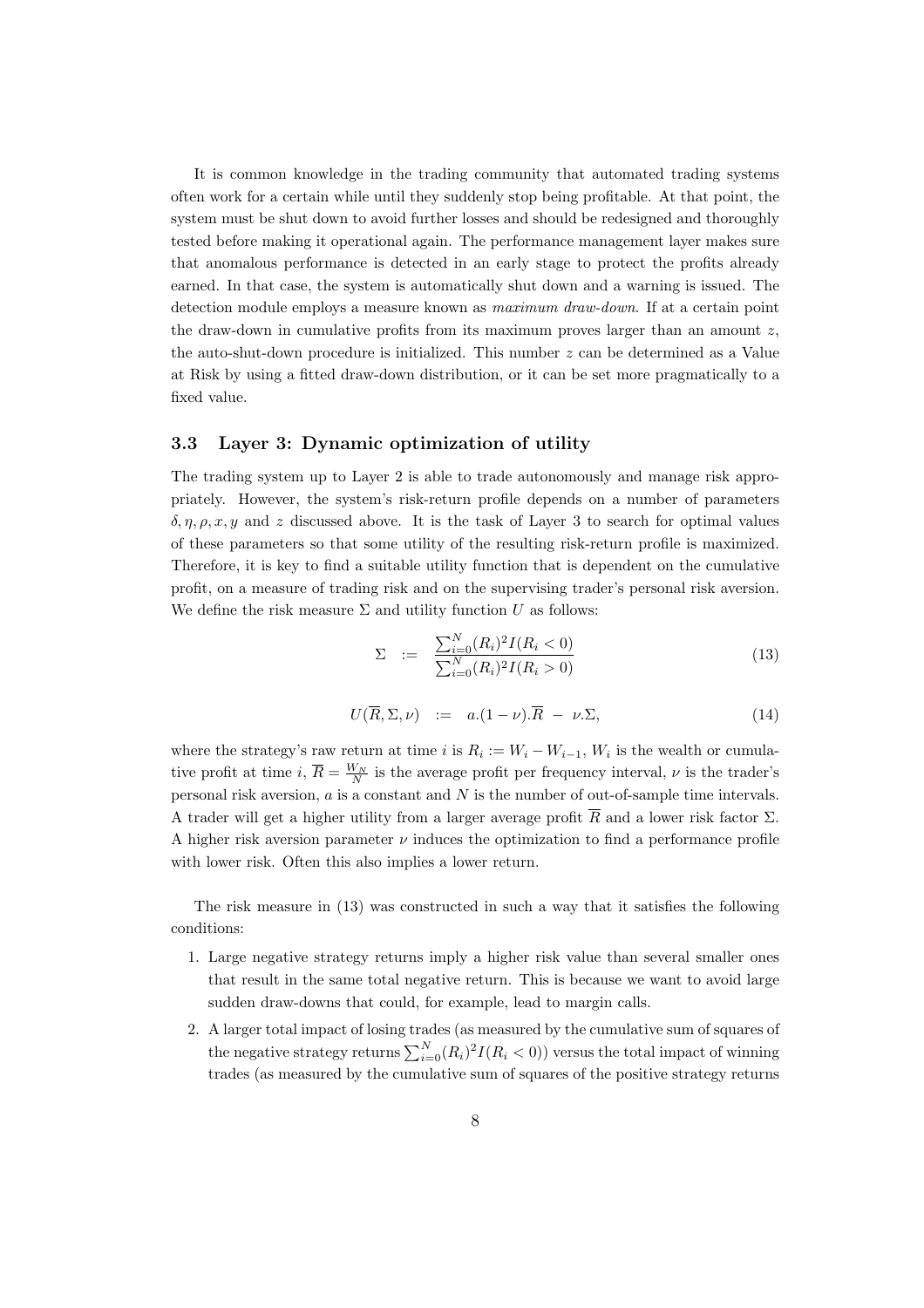$\sum_{i=0}^{N} (R_i)^2 I(R_i > 0)$  implies a higher risk value even if the total profit remains the same. The risk measure  $\Sigma$  essentially implies that systems with monitonically increasing profits should be favoured over ones with whipsawing profits.

- 3. Comparing the total impact of losing versus winning trades is done in a relative way, i.e. by using a ratio, so that strategies that produce returns which only differ by a constant scaling factor result in the same risk value. Since the positive mean return would be multiplied by the scaling factor, the scaled up strategy would be preferred in a risk-return framework.
- 4. The risk measure  $\Sigma$  penalizes only *negative* strategy returns, and not positive returns smaller than the mean. Using a *centered* semivariance measure would perversely assign a higher risk value to a strategy with infrequent very profitable trades as these shift the mean upwards while leaving the lower part of the distribution unaltered.

It should be noted that due to the non-standard from of our chosen risk measure  $\Sigma$ , we can not rely on earlier theoretical work by Ruszczyński et al. [11],[12] that determines bounds for the risk-aversion parameter in order for efficient strategies in terms of risk-return utility to be second order stochastically dominant. It is left to further research to extend to our risk measure  $\Sigma$  proofs of consistency between the volatility risk measure and second order stochastic dominance as in Ogryczak and Ruszczyński [10].

Our utility function depends on the average profit  $\overline{R}$  and the risk measure Σ, which in turn are controlled by the values of 5 parameters: trading cost  $\delta$ , adaptation parameter η, learning rate ρ, stop-loss parameter x and trading threshold y. Hence the parameter optimization problem becomes formally:

$$
\max_{\delta,\eta,\rho,x,y} U(\overline{R},\Sigma:\delta,\eta,\rho,x,y;\nu).
$$
\n(15)

Unfortunately, (15) cannot be solved analytically as we use an online updating scheme. Moreover, numerical optimization in a 5-dimensional space requires too much computing power and time. Therefore, we implement a one-at-a-time random search optimization in which each parameter is approximately optimized individually while keeping the others constant:

$$
\max_{\delta} \max_{\eta} \max_{\rho} \max_{x} \max_{y} U(\overline{R}, \Sigma : \delta, \eta, \rho, x, y; \nu).
$$
 (16)

The individual optimizations were performed by evaluating 15 random values distributed normally around the starting value and picking the best. This saves function evaluations and we do not have to estimate numerical derivatives of a utility function that is not smooth in the optimized parameters. Of course, other more sophisticated optimization schemes could be applied.

One-at-a-time optimization only works if the objective function is sufficiently wellbehaved. To make a preliminary qualitative assessment of the response behaviour of the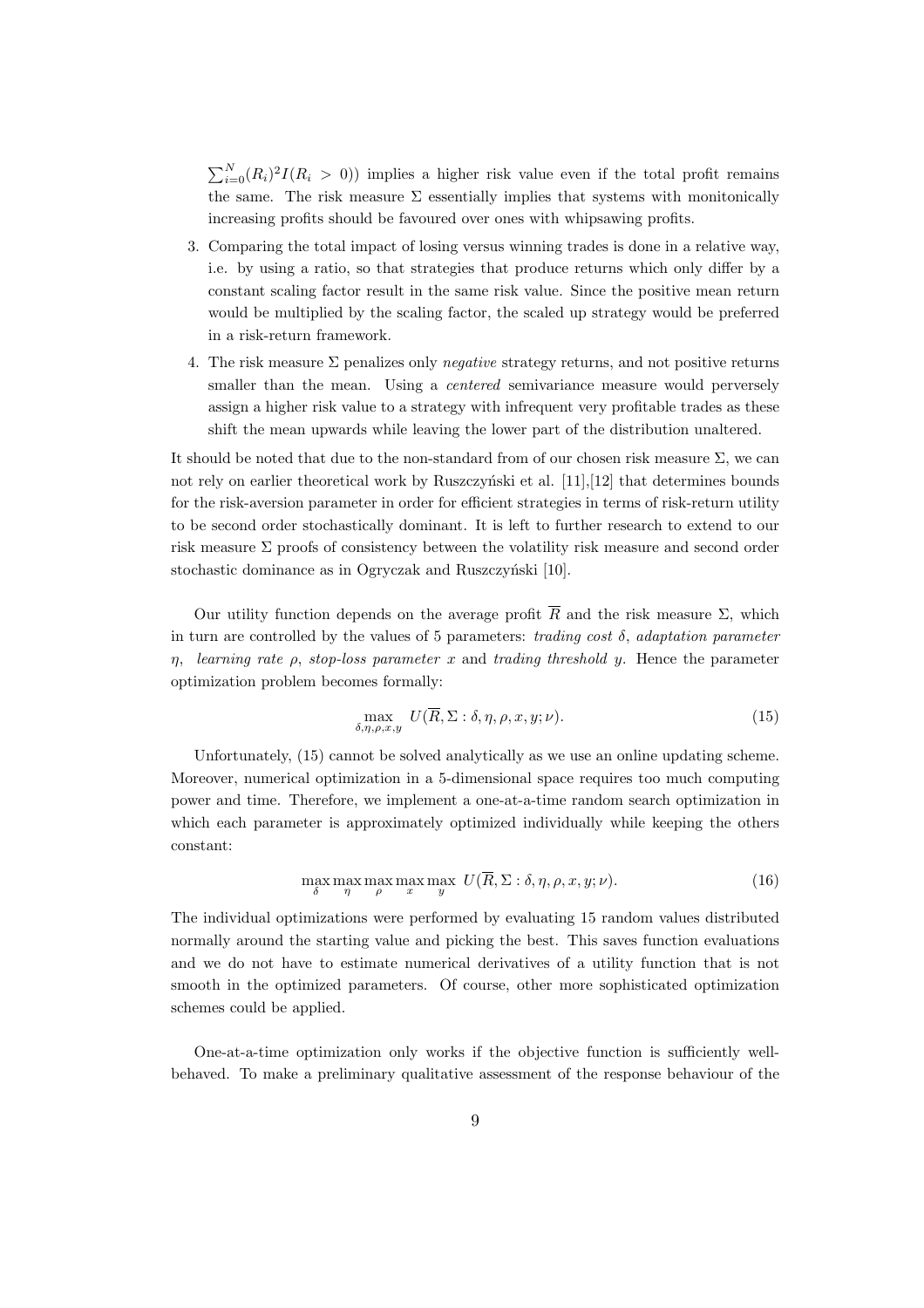system when its 5 tuning parameters are adjusted, two numerical initialization vectors for these 5 parameters were chosen and the local performance behaviour monitored. Each of the 5 parameters were modified in turn while keeping the other parameters constant. Figures 5 and 6 show the local performance behaviour for one of the initialization vectors chosen. The other vector gave very similar results. In Figures 7 and 8 the associated performance profiles are plotted in risk-return space to illustrate the impact on performance. The main empirical observation is that performance measured in each of the dimensions is generally well-behaved when each of the 5 parameters lies within vague boundaries that can easily be read from the graphs. Allowing values outside these boundaries will generally increase the search time of the optimization.

The length of the time for this top-layer optimization interval is set to a multiple of the training interval length  $L_{train}$  so that it is safe to superimpose it on the previous layers. It is sensible to choose a relatively lower frequency for this optimization as the parameters being optimized determine the risk management characteristics as well as the adaptive behaviour of the underlying learning algorithm. As these are both aspects of the system that typically span multiple time periods or even multiple trades, more time is required to see the impact of these hyper-parameters on trading performance. At the start, the 5 parameters  $\delta$ ,  $\eta$ ,  $\rho$ ,  $x$  and  $y$  are initialized with 5 randomly chosen values because there is no information available about what values result in good performance. The optimization then searches for values that result in optimal utility of performance over some past period of time. The ARL framework not only eliminates the problem of having to choose and fix hyper-parameters a priori, but also allows the trading system to dynamically adapt to changing market conditions and even to take into account changing risk preferences of the user over time.

### 4 APPLICATION TO FX TRADING

This section reports the use of the ARL trading system to trade the foreign exchange (FX) markets based on historical data. For this purpose, the system was fed historical FX data and its out-of-sample performance on this data recorded and analyzed. A few more experiments were conducted to test the impact of the dynamic optimization of utility.

Figure 2 shows the out-of-sample cumulative profits when the system was used to trade the Euro-Dollar currency pair<sup>1</sup>. Trading was only allowed during the active hours that correspond to sufficient liquidity: from 9 a.m. London time until 5 p.m. London time. During these hours, the average bid-ask spread in the inter-dealer FX market was lower than 2 pips.

<sup>1</sup>Historical FX data for Euro-Dollar was kindly supplied by HSBC Bank, London, for which we are grateful. The frequency is 1 minute and the data spans a period from January 2000 until January 2002.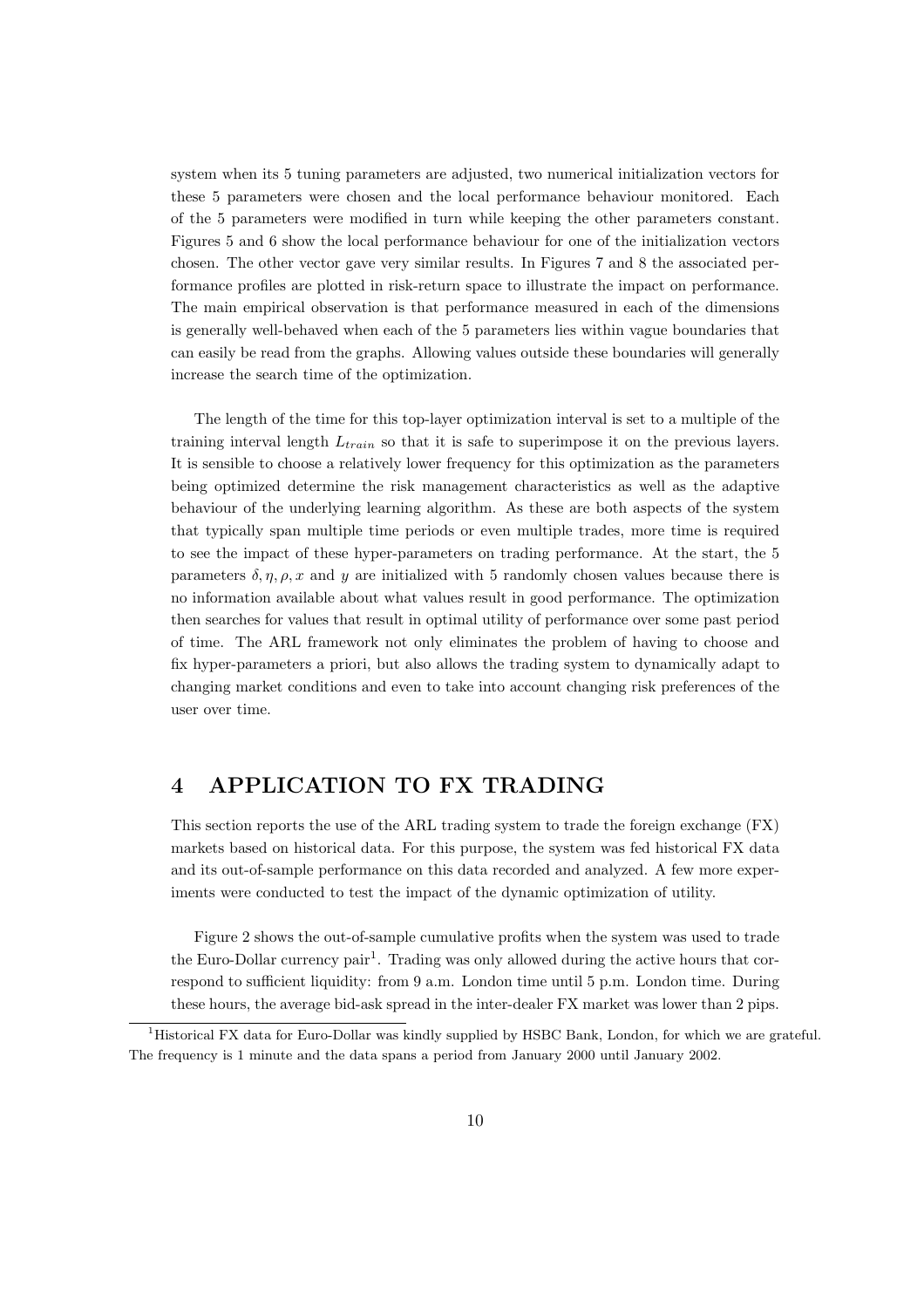As execution speeds and liquidity are usually very high on interdealer electronic trading platforms like EBS and Reuters3000, no further slippage was assumed. The ARL system was able to earn 5104 pips over 2 years, or more than 26% per annum. Given the absence of any serious draw-dawns in the profit graph, this is not a bad performance. Preliminary results on recent FX market data covering a period up to January 2004 indicates that the profit curve exhibits a diminishing slope. This could signify that markets are becoming more and more efficient and that it is becoming more difficult to make profits when only price information is fed into the system.



Figure 2: (a) Out-of-sample cumulative profit measured in basis points for trading exactly one Euro against Dollar from January 2000 until January 2002. The trading system was dynamically optimized for a risk-aversion parameter of 0.5. The automated trading system earned a profit of 5104 pips or approximately 26% p.a., whereas a buy and hold strategy would have resulted in a 1636 pips loss or approximately an 8% p.a. loss. (b) The Euro-Dollar exchange rate over the period considered.

To illustrate the benefits of our structural approach and the top-level utility optimization, a series of experiments was run to compare performance and utility of performance with and without dynamic optimization turned on. Table 1 shows the resulting performance statistics for traders with different risk aversions. From these experiments we see that as risk aversion increases, utility generally goes down because of heavier penalization of the risk factor. This makes the system less free to chose a utility maximizing strategy. When very low risk aversion parameters of 0 until 0.2 are used, the impact of risk in the utility function is insufficient to obtain a less risky strategy. When risk aversion is increased until 0.4, the cumulative profit and total number of trades go up, but the average profit made per trade decreases. The reason why the system is choosing less profitable trades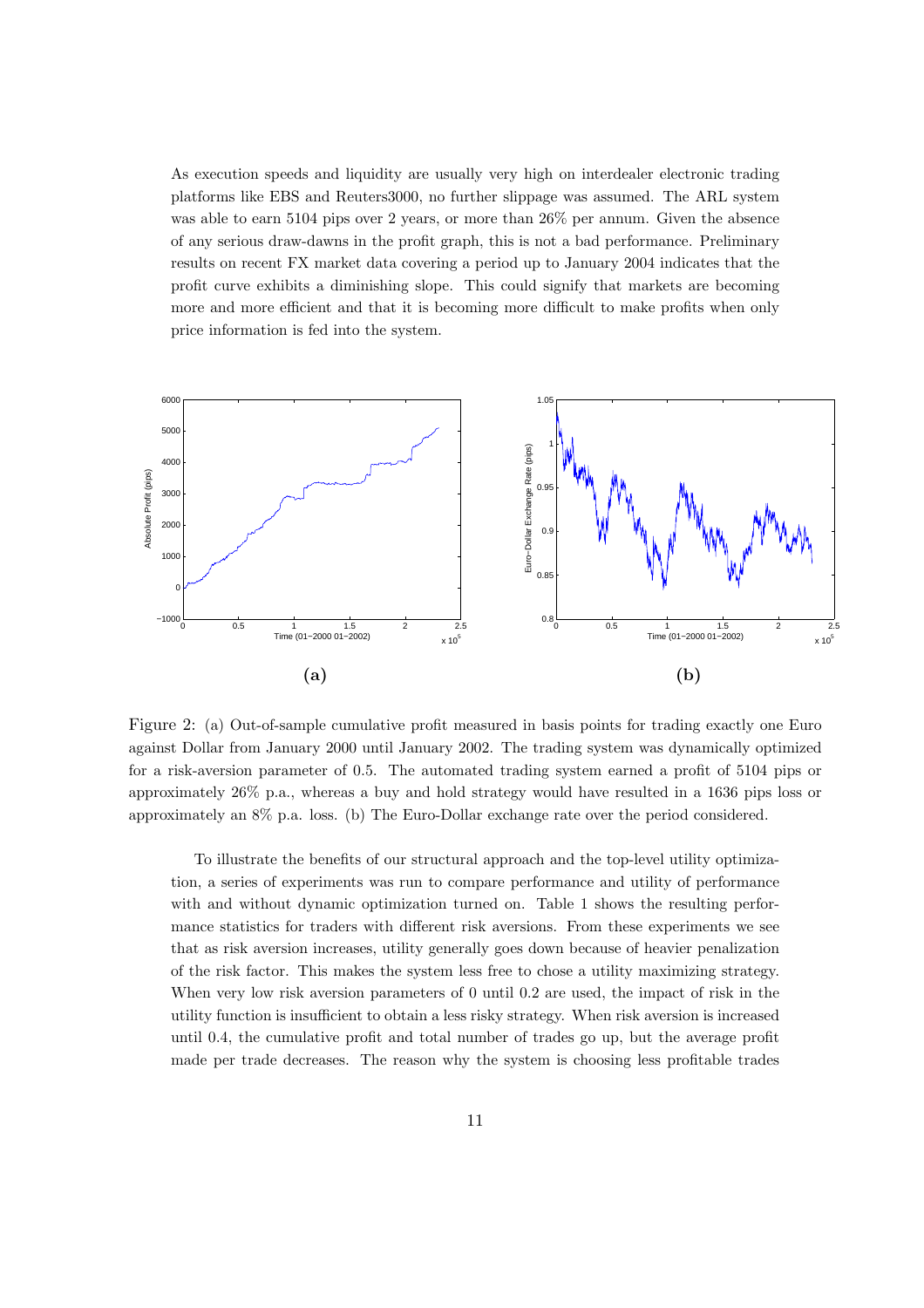on average is most likely because it needs to select less risky trades. Fortunately at this point the system adopts a new strategy that takes on a larger number of trades so that the cumulative profit still ends up high, despite the average profit and the utility going down. When the risk aversion is further increased until 0.9, the system needs to select only the most profitable trades and thus the average profit increases again. The total number of trades drops and unfortunately so does the cumulative profit.

| $\nu$    | $W_N$  | Σ      | N    | $\overline{R}$ | Direction      | U with  | U without |
|----------|--------|--------|------|----------------|----------------|---------|-----------|
|          | (pips) |        |      | (pips)         | Correct $(\%)$ | layer 3 | layer 3   |
| $\theta$ | 4779   | 0.5334 | 2854 | 1.67           | 62 %           | 2.07    | 1.92      |
| 0.1      | 4717   | 0.5369 | 2852 | 1.65           | 62 %           | 1.79    | 1.67      |
| 0.2      | 4717   | 0.5369 | 2852 | 1.65           | 62 %           | 1.53    | 1.43      |
| 0.3      | 4663   | 0.5596 | 3004 | 1.55           | 62 %           | 1.25    | 1.18      |
| 0.4      | 5144   | 0.5225 | 3353 | 1.53           | 62 %           | 1.13    | 0.93      |
| 0.5      | 5104   | 0.4880 | 3337 | 1.53           | 62 %           | 0.86    | 0.69      |
| 0.6      | 5083   | 0.4962 | 3220 | 1.58           | 62 %           | 0.58    | 0.44      |
| 0.7      | 4780   | 0.4254 | 3129 | 1.53           | 61 %           | 0.32    | 0.19      |
| 0.8      | 4635   | 0.3901 | 2657 | 1.74           | 62 %           | 0.09    | $-0.05$   |
| 0.9      | 4669   | 0.3761 | 2639 | 1.77           | 63 %           | $-0.14$ | $-0.30$   |

Table 1: Out-of-sample heuristics on the trading simulations: Risk aversion  $\nu$ , cumulative profit  $W_N$ , risk  $\sigma$ , total number of trades N, average profit per trade  $\overline{R}$ , percentage of trades in the right direction (after deduction of costs), utility with dynamic layer 3 optimization and the corresponding utility without layer 3 optimization turned on. While trading, the spread was fixed at 2 pips and the system was restricted to only trade during hours when the true spread was not higher than 2 pips.

Figure 3 demonstrates that when realistic risk aversion parameters larger than 0.3 are used, the optimization layer makes sure that the resulting system becomes less and less risky as the risk aversion parameter is increased. The average net profit made per trade ranged from 1.53 pips up to 1.77 pips, depending on the trader's risk aversion.

To demonstrate further that the dynamical optimization performed in layer 3 adds to an increased trading performance, we compared the utilities of performance for different risk aversions with the corresponding utilities when no dynamic optimization was performed. In the second case, the values of the 5 hyper-parameters were set so that they gave optimal performance on the whole dataset. To assure that this static parameter setting is the best one possible, and thus provides a reliable benchmark, static optimal values were calculated based on the training as well as the test sets. It should be noted that the results with those static parameters are only meant as an upper boundary on performance without op-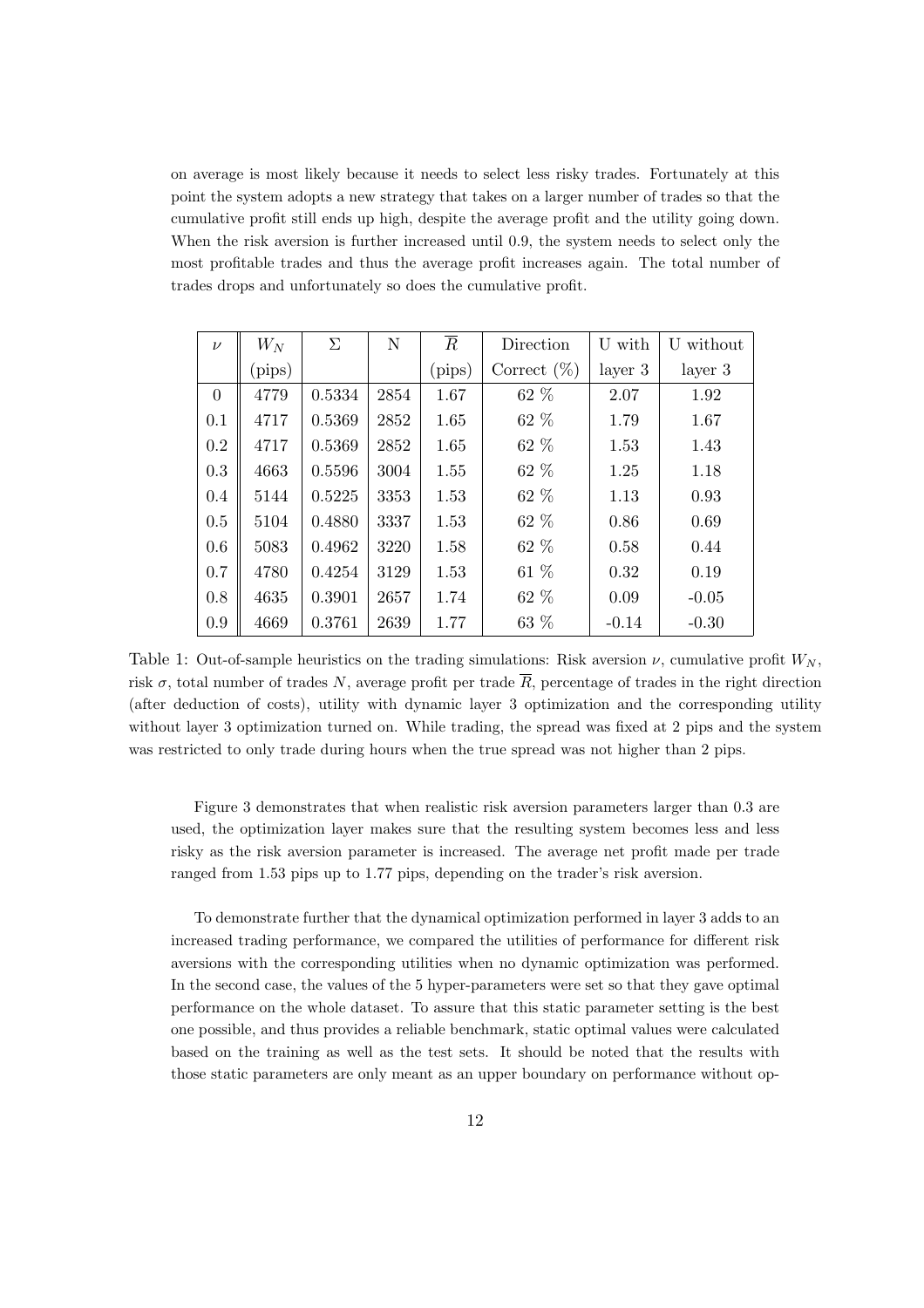

Figure 3: Out-of-sample trading risk vs. risk aversion parameter. The resulting performance of the trading system becomes less risky as the risk aversion parameter in the layer 3 optimization is increased. For very low risk aversion parameters, the impact of risk in the utility function is insufficient to make the strategy less risky.

timization and not as a reflection of real performance. Indeed, when optimizing over both training and test sets, knowledge of all future prices is assumed at any point in time. Hence, these static parameter results are better than what can be achieved in out-of-sample trading. Nevertheless, they provide us with a best-case scenario for static parameter settings. Ideally the ARL system should be able to deliver an even better performance compared to this hard-to-beat benchmark. Figure 4 shows the utilities that were obtained for several risk aversions of the trading system with and without Layer 3 activated. Clearly the ARL system performs consistently better than the benchmark which illustrates that the addition of Layer 3 to the trading system contributes significantly to better performance.

### 5 CONCLUSIONS

In this paper we have developed an automated trading system based on adaptive reinforcement learning. The parameters that govern the learning behaviour of the machine-learning algorithm and the risk management layer are dynamically optimized to maximize a trader's utility. A risk-aversion parameter allows control of the system's trade-off between strategy risk and return. ARL automatically tunes the hyper-parameters and thus eliminates the need for manual model calibration or fitting and hence greatly reduces the risk of datasnooping. The system performed very well on the high-frequency historical FX dataset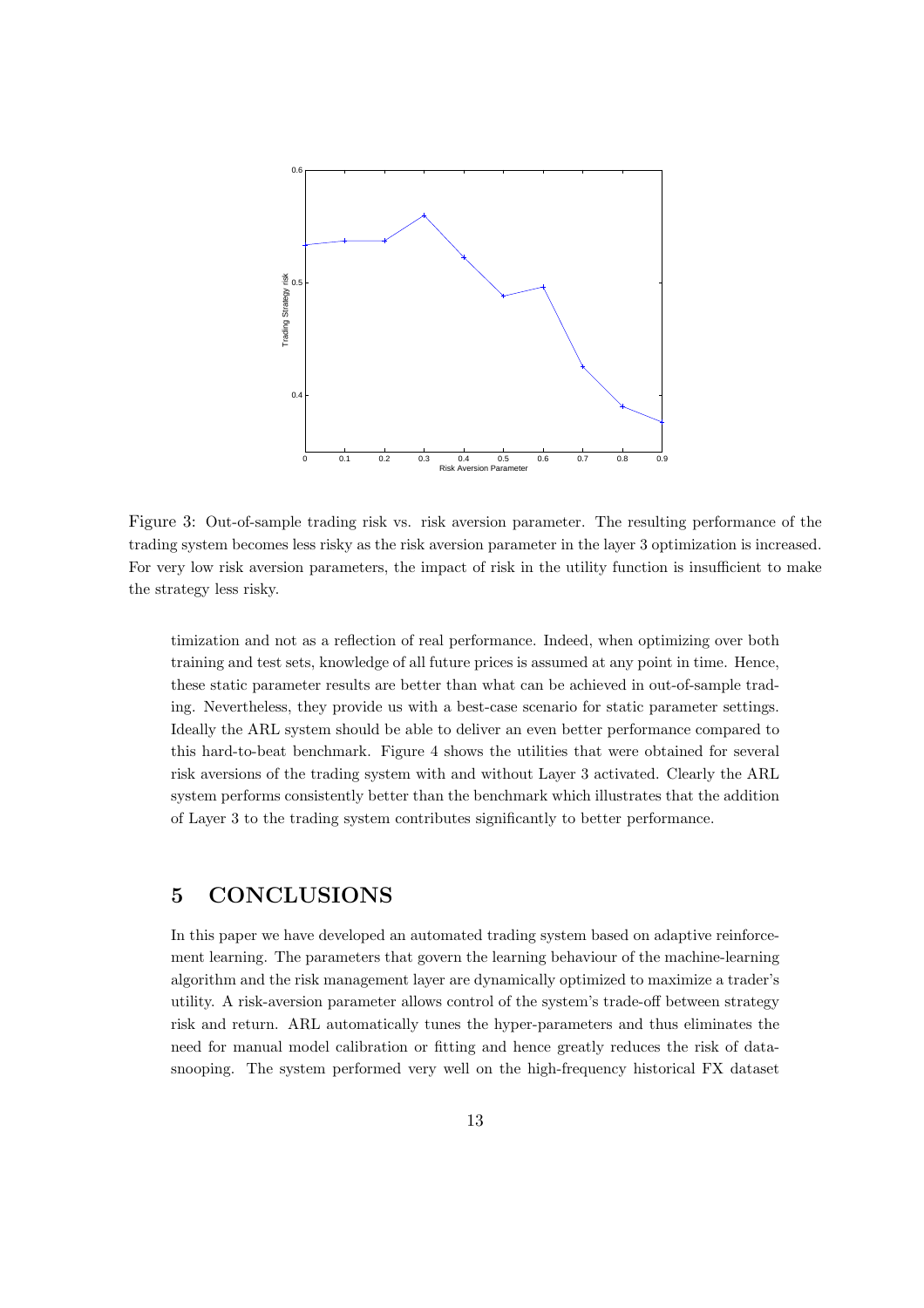

Figure 4: Utility of out-of-sample trading performance vs. risk aversion parameter. The dotted line represents utility when Layer 3 is deactivated and the parameters are fixed to their optimal static values. The solid line represents utility when dynamic optimization in Layer 3 is activated. For every risk aversion setting, applying dynamic optimization was clearly beneficial.

that was examined. A first possible avenue for future research is to examine whether the trading performance of this system can be further improved by feeding other information than price data into the system. In earlier work [2, 7] we have demonstrated that order book or order flow information is able to enhance the performance of automated trading systems. Secondly, the risk management layer could be extended to control several automated FX trading systems that trade different currencies, in an attempt to emulate the actions of a human FX trader.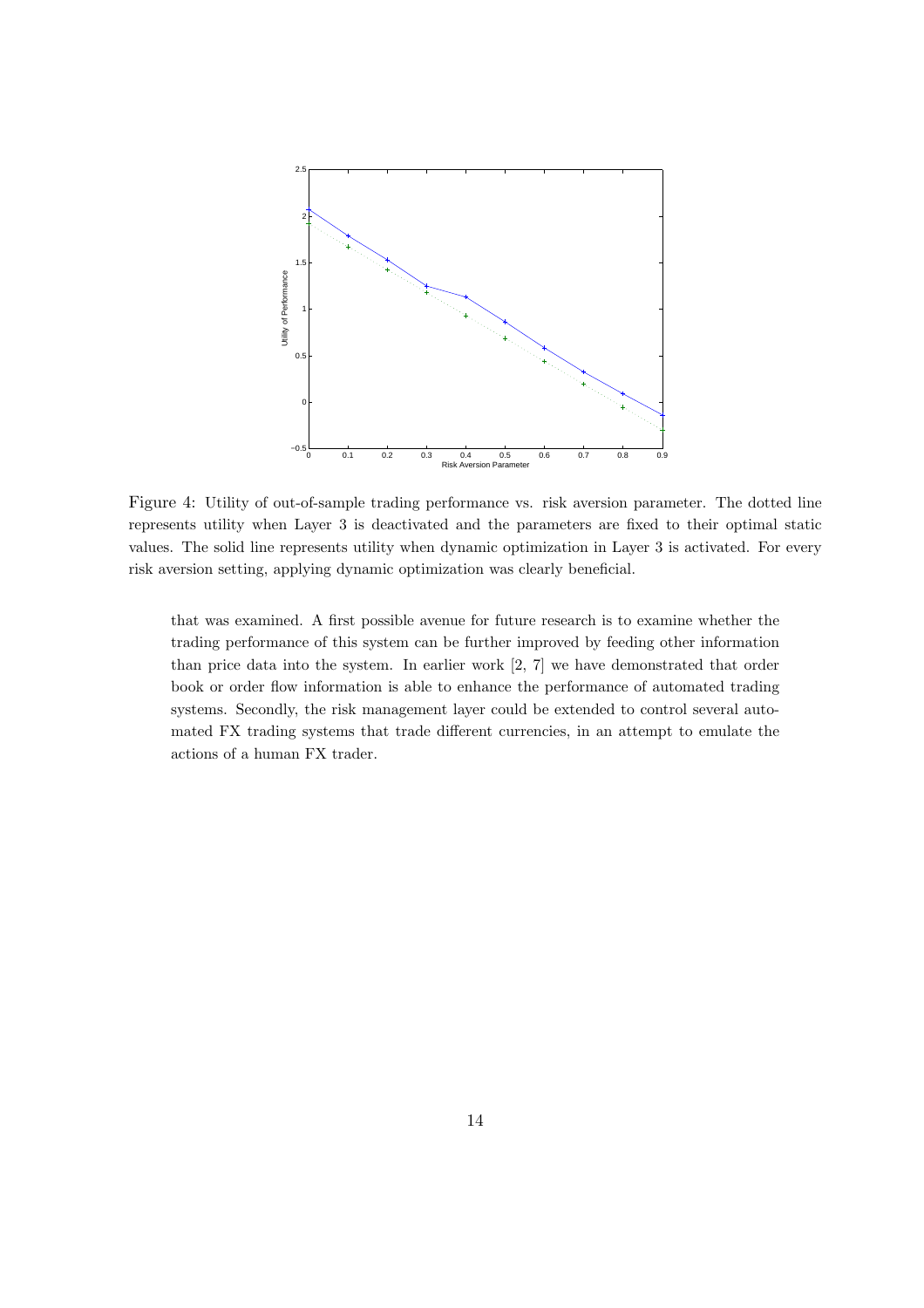

APPENDIX A



2 ន ន 40 ន -ន  $\epsilon$ 

 $\mathbb{S}^ \frac{4}{0.35}$ 0.45 0.5 0.55

−2 −4420

−10000

3000 2000 1000<sub>0</sub>

5000<br>4000<br>30000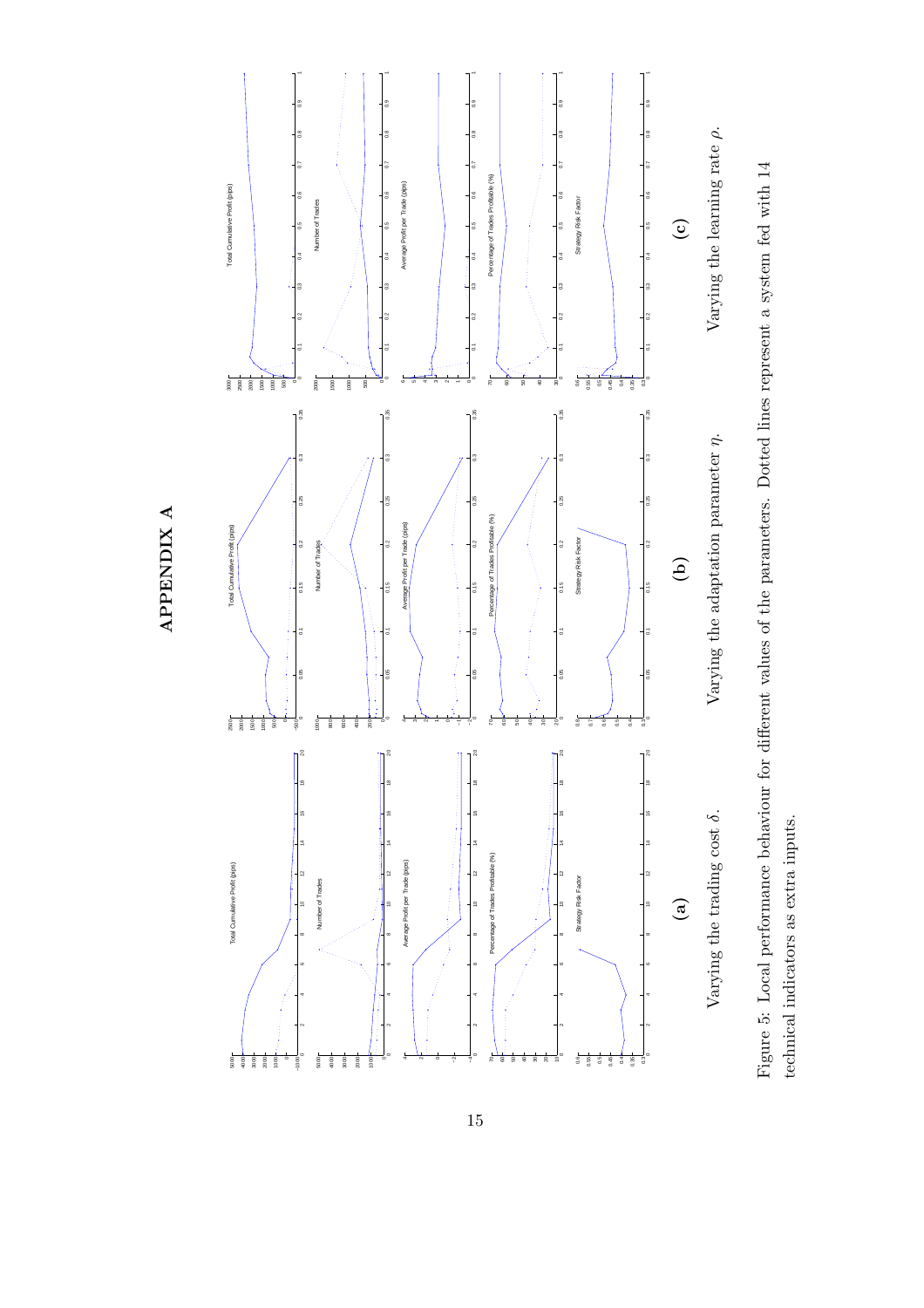

Figure 6: Local performance behaviour for different values of the parameters. Dotted lines represent a system fed with 14 Figure 6: Local performance behaviour for different values of the parameters. Dotted lines represent a system fed with 14 technical indicators as extra inputs. technical indicators as extra inputs.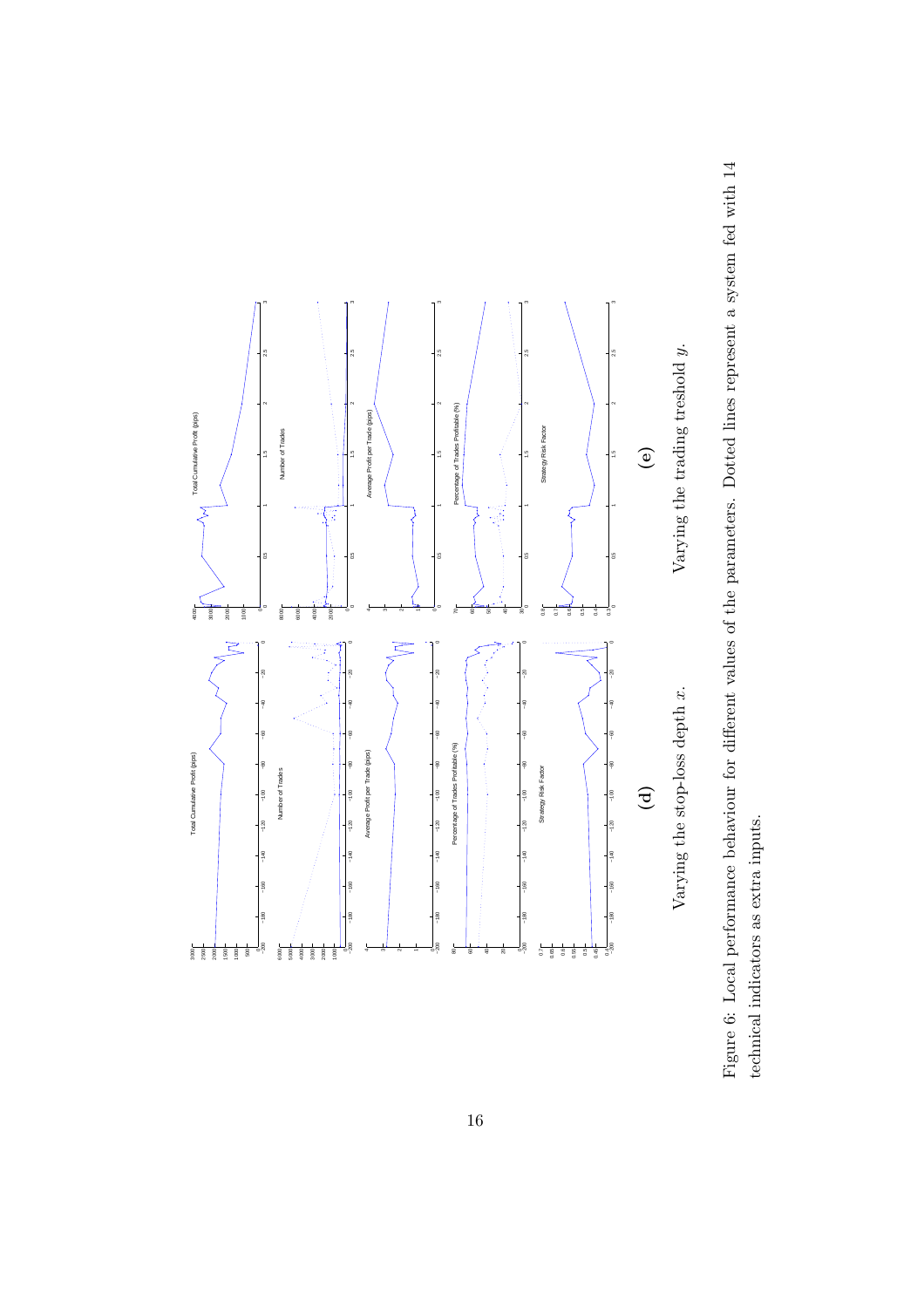

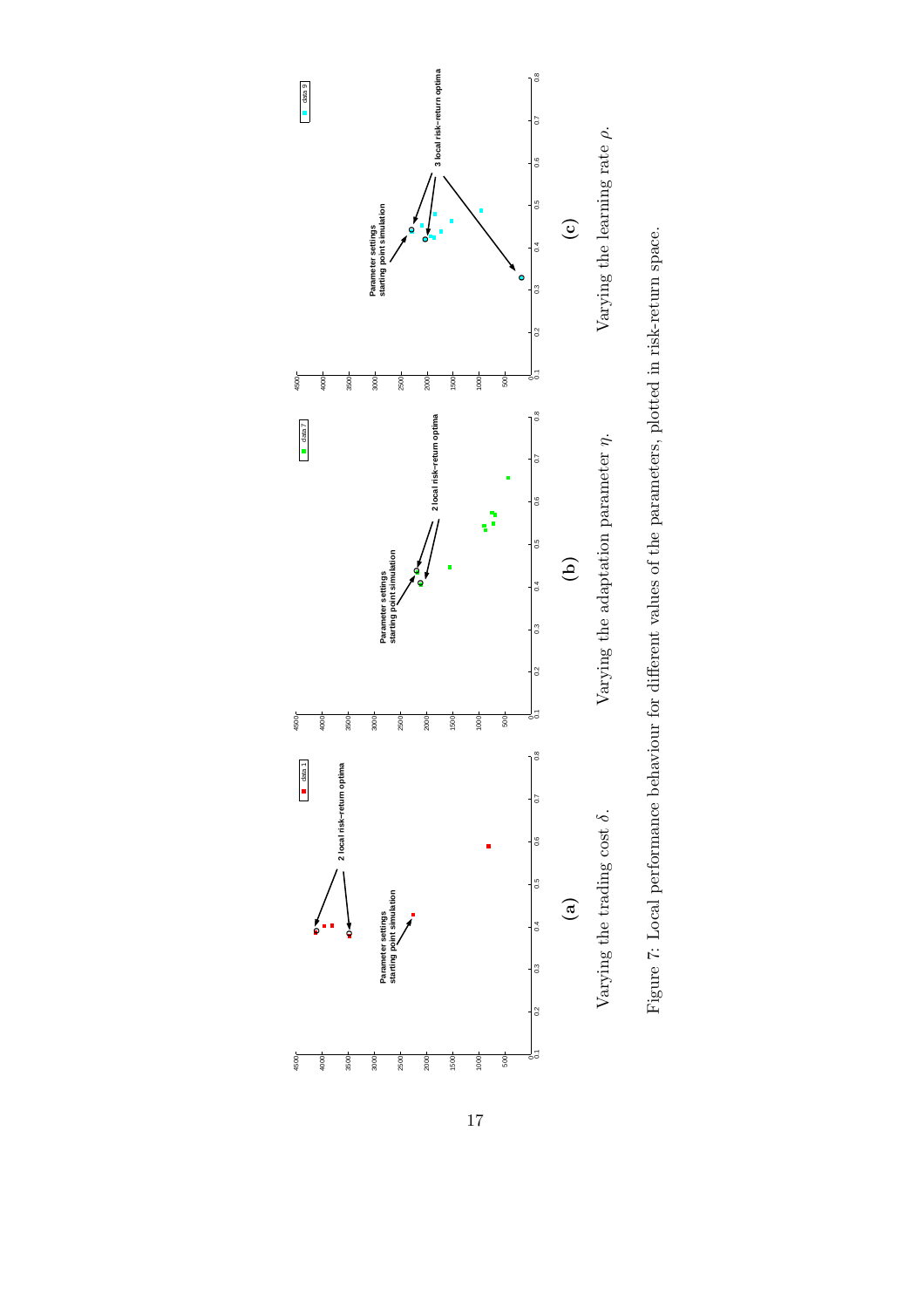

Figure 8: Local performance behaviour for different values of the parameters, plotted in risk-return space. Figure 8: Local performance behaviour for different values of the parameters, plotted in risk-return space.